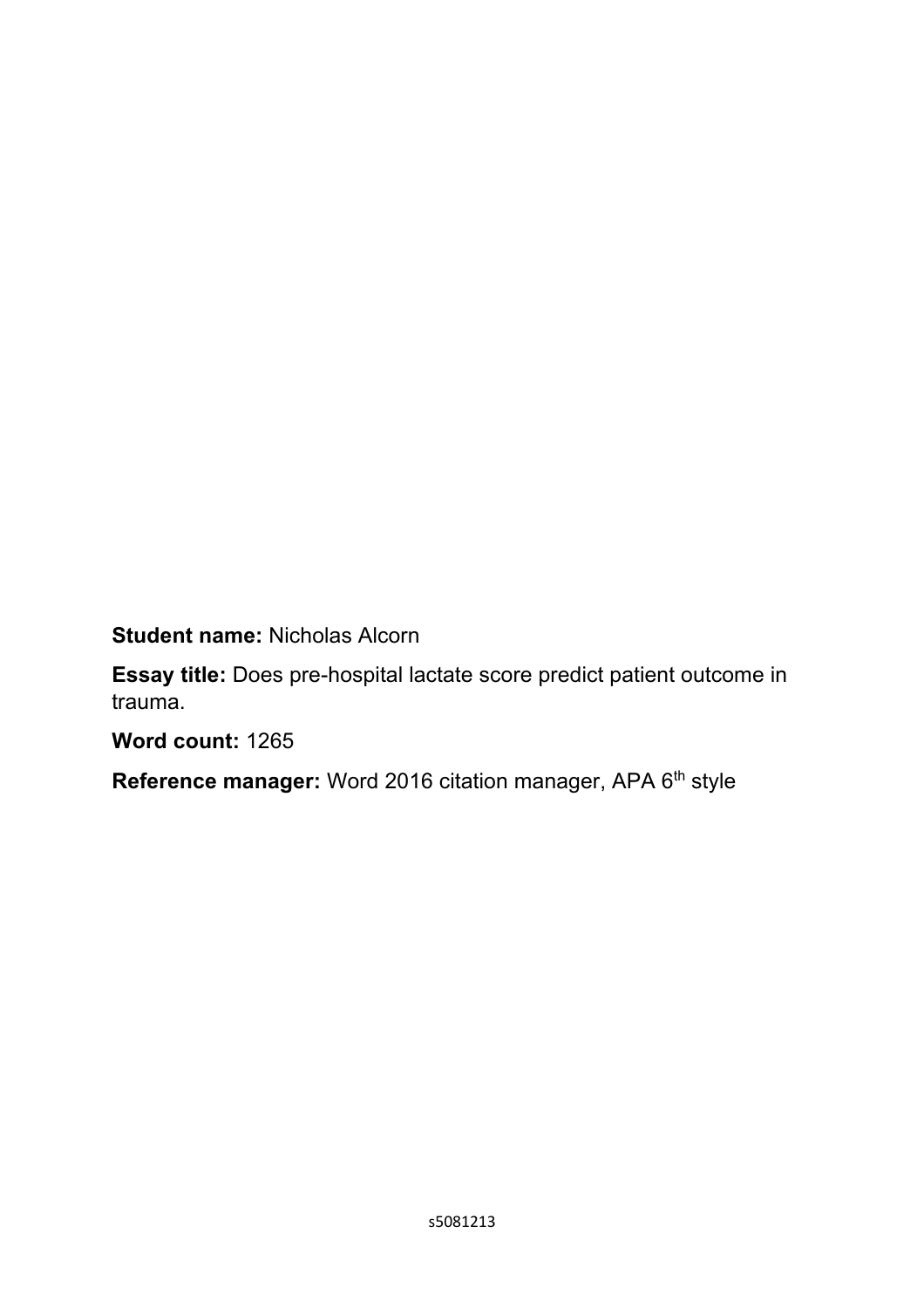# **Critically appraised topic in Paramedicine (Lactate in trauma)**

**Title:** Does pre-hospital lactate score predict patient outcome in trauma.

#### **Clinical scenario:**

A critical care paramedic (CCP) is called to a two-vehicle MVA, upon arrival at the scene it is found that the initial bravo crew has triaged 2 patients into red and two into green. The accident occurred 40 minutes by road from the nearest level one trauma centre. Both red triaged patients have suffered significant blood loss of uncertain quantities and have similar vital signs. Only one aeromedical retrieval team is available and is en route. As the senior clinician on scene, the CCP must decide which patient receives aeromedical transport. This CCP can measure serum lactate, which helps differentiate the injury severity of the patients.

#### **PICO:**

In pre-hospital trauma patients, does the use of a lactate score increase the accuracy of predicting patient injury severity than with current measures alone?

#### **Relevance:**

One of the many responsibilities of paramedics is the correct triaging of patients. Doing so in a way that has the least impact on hospital resources and does not impair patient care. This can only be done after a thorough patient examination to discern the severity and nature of a patient's condition. Any tools which can increase the accuracy and precision of preliminary diagnosis, thus allowing for the most efficient use of health resources should be examined. Prehospital serum

s5081213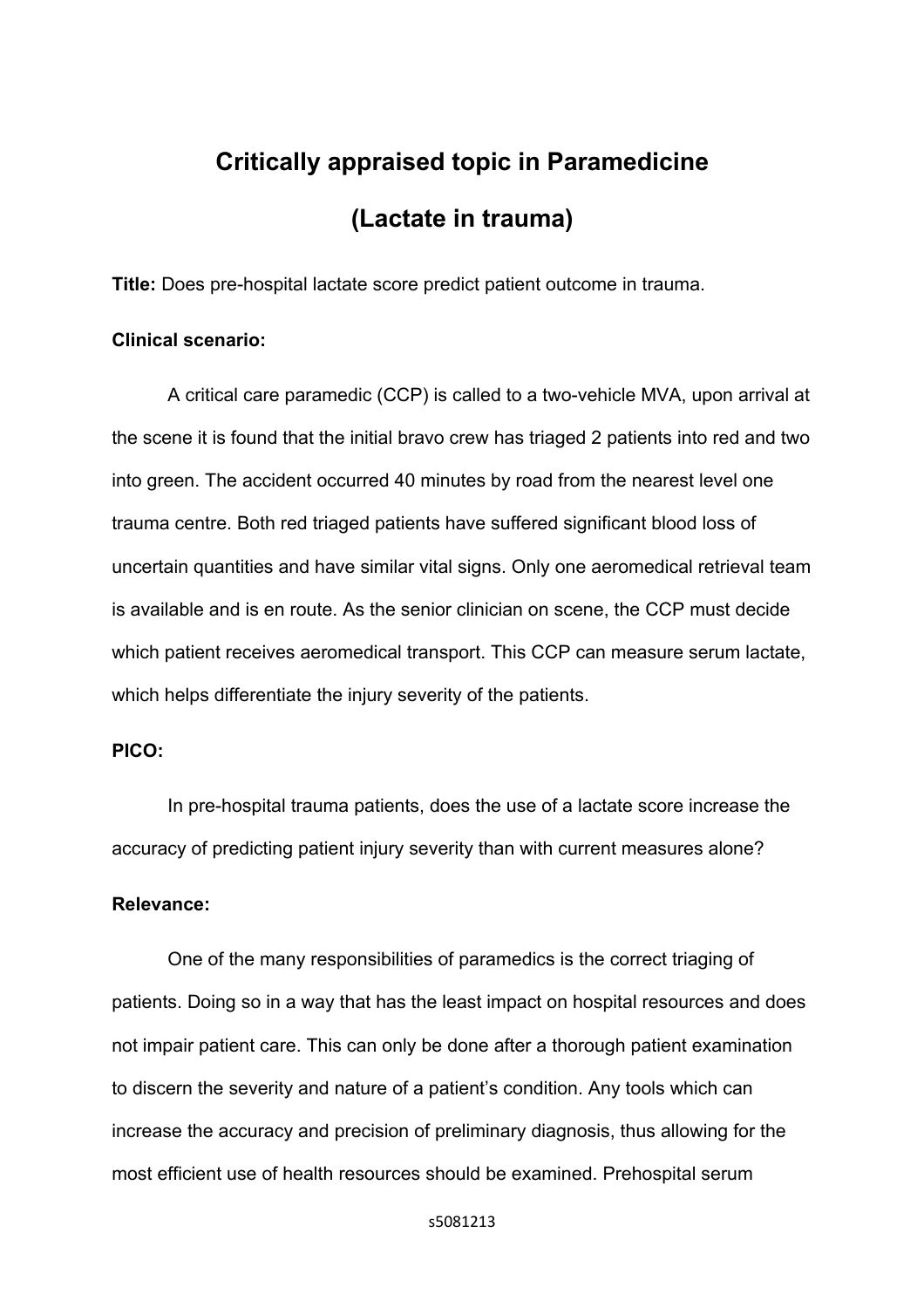lactate is a potentially useful tool for determining injury severity in trauma, as such should be examined for potential implementation.

### **Search technique:**

Embase and the TRIP database were both utilised for this search. The following search terms were used for both: (trauma) AND (lactate). Both searches were restricted to the last five years from the third of September 2019 which was the date the search was commenced. Initial searches were more focused on prehospital evidence however due to a paucity of evidence the search had to be widened. See figure 1 for the PRISMA flowchart.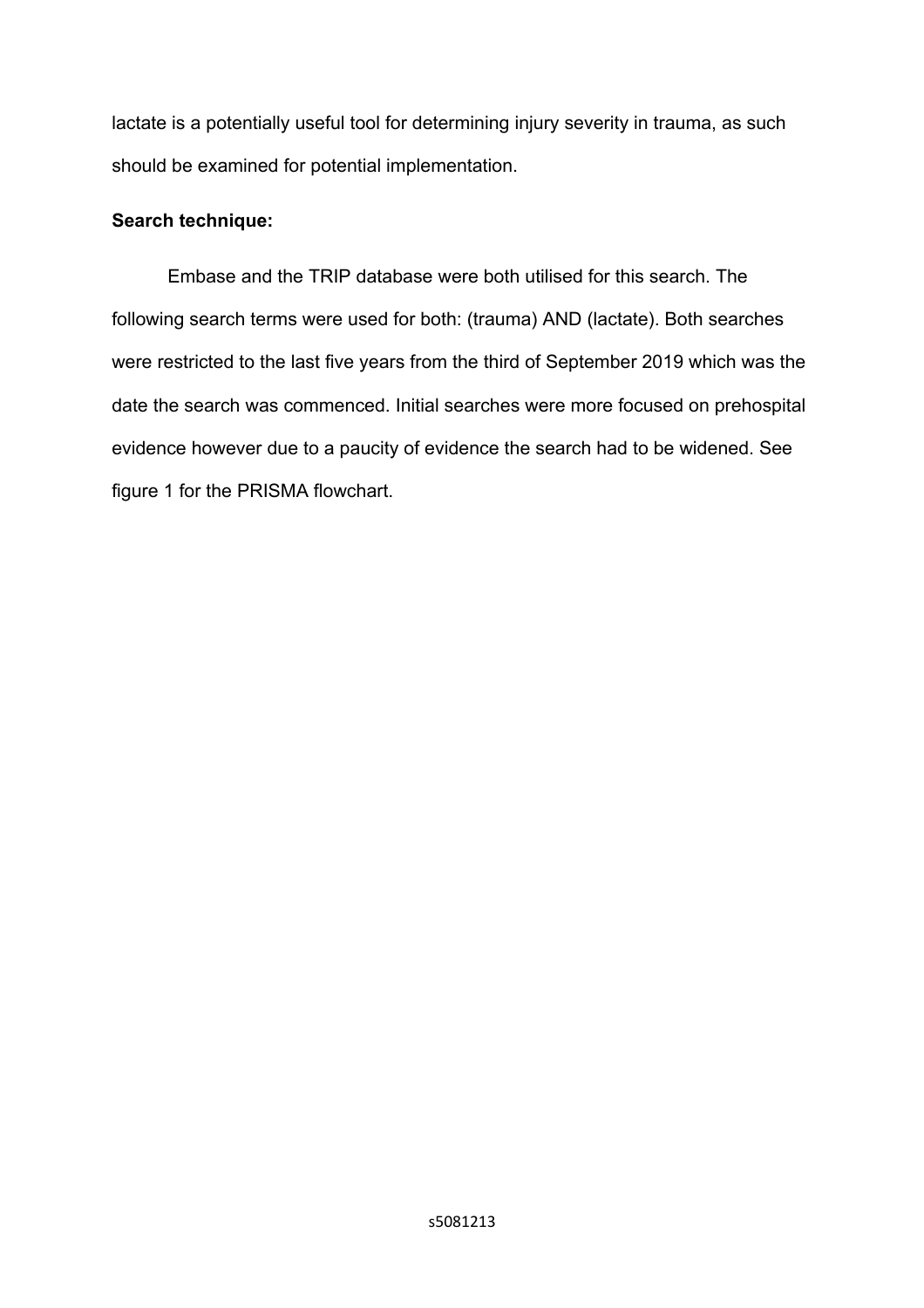| Author,<br><b>Date</b>        | <b>Design</b>                                    | <b>Population:</b><br>sample<br>cohort                                                                            | <b>Outcome</b>                                           | <b>Results</b>                                                                                                                                                                                               | <b>Journal</b><br>impact<br>factor,<br>and<br>evidence<br>rank* | Strengths (+) and limitations (-)                                                                                                                                                                                                                                                                                |
|-------------------------------|--------------------------------------------------|-------------------------------------------------------------------------------------------------------------------|----------------------------------------------------------|--------------------------------------------------------------------------------------------------------------------------------------------------------------------------------------------------------------|-----------------------------------------------------------------|------------------------------------------------------------------------------------------------------------------------------------------------------------------------------------------------------------------------------------------------------------------------------------------------------------------|
| (Parsikia<br>et al,<br>2014)  | Retrospective                                    | 1,941 trauma<br>patients over<br>five years in a<br>Pennsylvania<br>level one<br>trauma centre.                   | Prognostic<br>reliability of serum<br>lactate in the ED. | <b>ISL measured within</b><br>35 minutes of ED<br>arrival, is a<br>statistically<br>significant risk factor<br>of in-hospital<br>mortality ( $p=0.015$ )<br>and OI (p=0.033),<br>not for ICUA.               | 2.81<br>Level 3                                                 | (+) Large study size.<br>(+) multiple study endpoints<br>measured, in-hospital mortality,<br>ICUA, and OI.<br>(+) ISL measured within 35 minutes<br>of ED admission.<br>$(-)$ ED study.<br>(-) Single hospital study.                                                                                            |
| (Okello et<br>al, 2014)       | Cross-<br>sectional<br>retrospective<br>analysis | 502 trauma<br>patients of<br>Mulago<br>Hospital, a<br>surgical<br>intervention<br>capable<br>Ugandan<br>hospital. | Prognostic<br>reliability of serum<br>lactate in the ED. | ISL of ≥2.0mmol/L is<br>a discriminating<br>prognostic device in<br>separating severely<br>and non-severely<br>injured patients. This<br>cut-off had a<br>sensitivity of 88%<br>and a specificity of<br>38%. | 1.64<br>Level 3                                                 | (+) Cross-sectional study design.<br>(+) ISL taken on ED admission.<br>(+) Multiple endpoints measured.<br>$(-)$ ED study.<br>(-) Small sample size.<br>(-) Resource-limited facility.<br>(-) Not a level one or two trauma<br>centre.<br>(-) Study takes place in a resource-<br>restricted health care system. |
| (Pederse<br>n et al,<br>2015) | Retrospective<br>cohort                          | 5,360 trauma<br>patients in<br>one year at<br>Odense<br>Hospital.                                                 | Prognostic<br>reliability of serum<br>lactate in the ED. | ISL of trauma<br>patients is a<br>significant predictor<br>of seven day<br>mortality in the ED.                                                                                                              | 1.68<br>Level 3                                                 | (+) ISL measured within four hours.<br>(+) Large sample size.<br>(-) ED study.<br>(-) Measures seven day mortality<br>only.                                                                                                                                                                                      |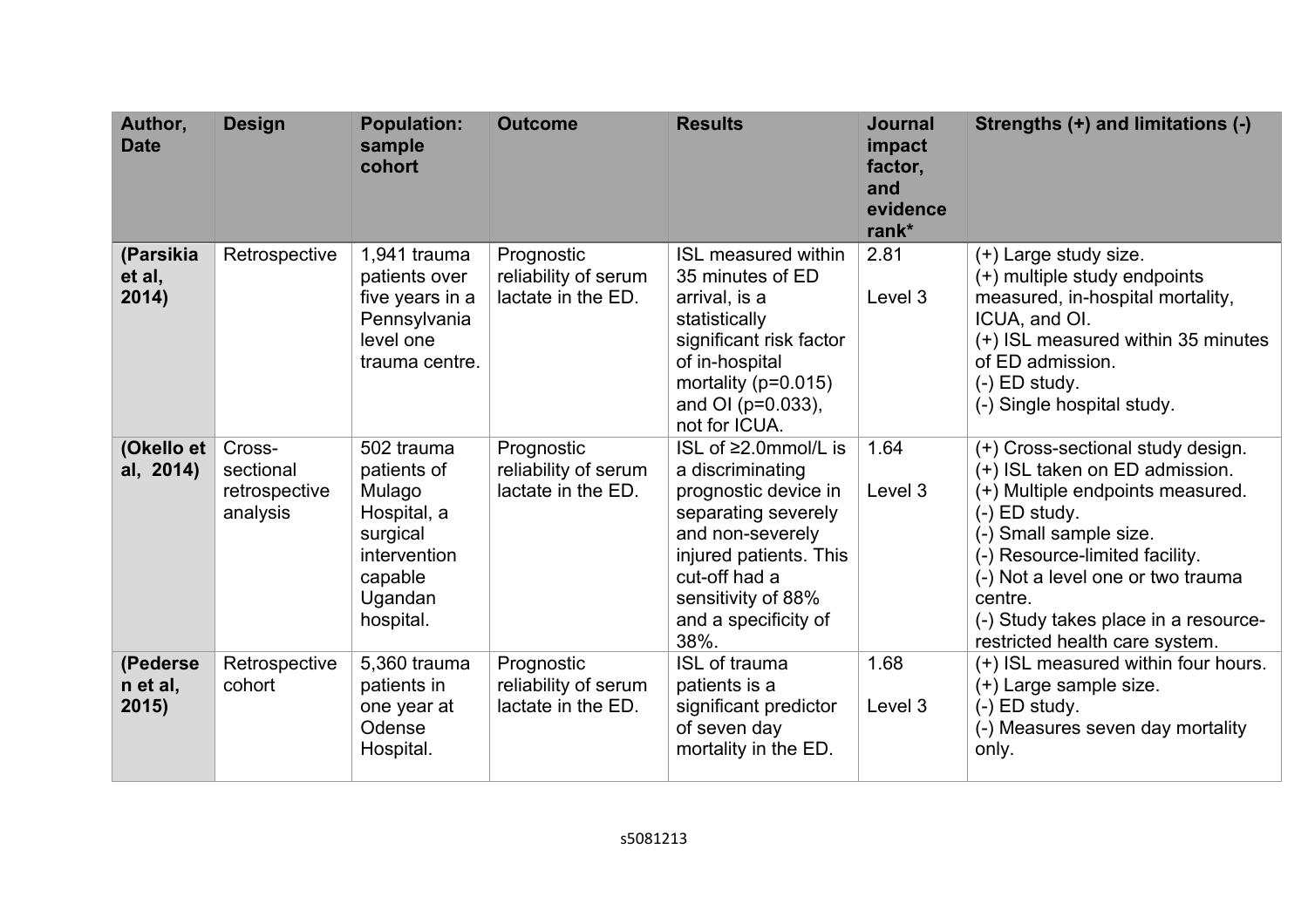| (Guyette<br>et al,<br>2015) | Prospective<br>observational | 387 trauma<br>patients<br>selected by<br>the North<br>American<br>ROC who<br>were<br>transported to<br>Level one or<br>two trauma<br>centres.                | Prognostic<br>reliability of serum<br>lactate in the<br>prehospital<br>environment.                                    | PSL is superior at<br>predicting the need<br>for resuscitative care<br>in the prehospital<br>environment<br>compared to other<br>methods when<br>patient SBP is<br>between 70mm Hg<br>and 100mm Hg. | 3.27<br>Level 3 | $(+)$ PH study.<br>(+) Direct comparison of BP and<br>Lactate.<br>$(+)$ RC is a clear endpoint that<br>translates to paramedic practice.<br>(+) High impact journal.<br>(+) Large catchment area.<br>(+) Discerning selection of patients<br>to best answer the CAT question.<br>(-) small sample size. |
|-----------------------------|------------------------------|--------------------------------------------------------------------------------------------------------------------------------------------------------------|------------------------------------------------------------------------------------------------------------------------|-----------------------------------------------------------------------------------------------------------------------------------------------------------------------------------------------------|-----------------|---------------------------------------------------------------------------------------------------------------------------------------------------------------------------------------------------------------------------------------------------------------------------------------------------------|
| (Brown<br>et al,<br>2016)   | Retrospective<br>cohort      | 6,347 trauma<br>patients<br>transported to<br>level one<br>trauma<br>centres were<br>collected<br>using multiple<br>prospective<br>prehospital<br>databases. | Ability of PSL to<br>predict trauma<br>activation level,<br>compared to<br>current trauma<br>activation<br>guidelines. | PSL improves the<br>accuracy of trauma<br>level activation,<br>when combined with<br>current methods.<br>Over triage is<br>reduced by 7.2%<br>while under triage<br>was raised by 0.7%.             | 3.27<br>Level 3 | (+) Large sample size.<br>$(+)$ PH study.<br>(+) High impact journal.<br>(+) Studies effect on trauma<br>activation level; a crucial aspect of<br>paramedic practice.<br>(+) Directly compares current<br>methods with current methods plus<br>ISL.                                                     |
| (Javali et<br>al, 2017)     | Prospective<br>observational | 100 trauma<br>patients with<br>discerning<br>exclusion of<br>confounding<br>factors such<br>as prehospital<br>cardiac arrest.                                | Prognostic<br>reliability of serum<br>lactate in the ED.                                                               | ISL is a useful<br>predictor of the need<br>for patient ICUA,<br>and blood<br>transfusion. ISL was<br>also useful in<br>predicting mortality.                                                       | 0.79<br>Level 3 | (+) Multiple study endpoints<br>measured.<br>(-) Small sample size.<br>$(-)$ ED study.<br>(-) Low impact journal.<br>(-) poorly defined inclusion of study<br>cohort.                                                                                                                                   |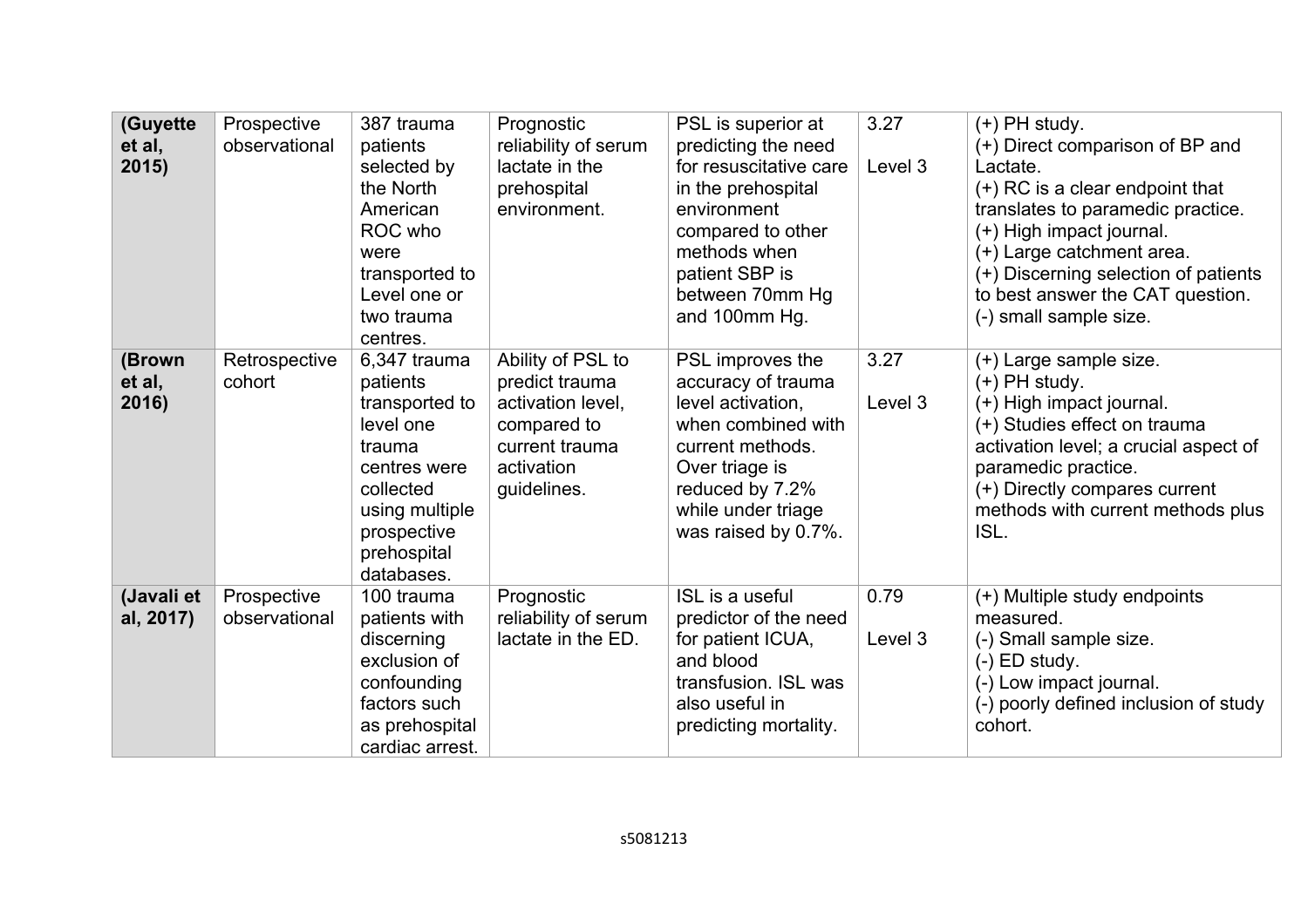| (Baron et                                                                                                                                                                                                                                                                                                                                          | Retrospective               | 10,575 trauma                                                         | Prognostic                                       | ISL is an effective                                                                                                                                                                                          | 1.68            | (+) Large sample size.                                                                                                                                                                              |
|----------------------------------------------------------------------------------------------------------------------------------------------------------------------------------------------------------------------------------------------------------------------------------------------------------------------------------------------------|-----------------------------|-----------------------------------------------------------------------|--------------------------------------------------|--------------------------------------------------------------------------------------------------------------------------------------------------------------------------------------------------------------|-----------------|-----------------------------------------------------------------------------------------------------------------------------------------------------------------------------------------------------|
| al, 2018)                                                                                                                                                                                                                                                                                                                                          | chart review                | patients taken                                                        | reliability of serum                             | tool to identify                                                                                                                                                                                             |                 | $(-)$ ED study.                                                                                                                                                                                     |
|                                                                                                                                                                                                                                                                                                                                                    |                             | from<br>electronic<br>medical<br>records<br>between 2011<br>and 2016. | lactate of mortality<br>in the ED.               | patients with a high<br>risk of in-hospital<br>mortality. However,<br>ISL had poor<br>predictive capability.<br><b>Only Lactate levels</b><br>above 9mmol/L were<br>predictive of in-<br>hospital mortality. | Level 4         | (-) Chart review, does not allow for<br>control of confounding variables.                                                                                                                           |
| (St. John<br>et al,<br>2018)                                                                                                                                                                                                                                                                                                                       | Prospective<br>cohort study | 314 trauma<br>patients<br>transported by<br>ALS over 14<br>months.    | Reliability of PSL to<br>predict need for<br>RC. | PSL is predictive of<br>need for RC in<br>normotensive<br>prehospital patients.<br>PSL was no more<br>predictive than SI.                                                                                    | 1.72<br>Level 3 | $(+)$ PH study.<br>(+) ALS paramedics.<br>(+) RC as the main endpoint,<br>crucial for paramedic practice.<br>(-) restricts cohort to non-<br>hypotensive trauma patients.<br>(-) Small sample size. |
| Abbreviations: ALS = Advanced life support; BP = Blood pressure; CAT = Critically appraised topic; ED = Emergency department; ICUA =<br>Intensive care unit admission; ISL = Initial serum lactate; OI = Operative intervention; PH = Prehospital; PSL = Prehospital serum lactate;<br>$RC$ = Resuscitative care; $SBP$ = Systolic blood pressure. |                             |                                                                       |                                                  |                                                                                                                                                                                                              |                 |                                                                                                                                                                                                     |

\* See figure 1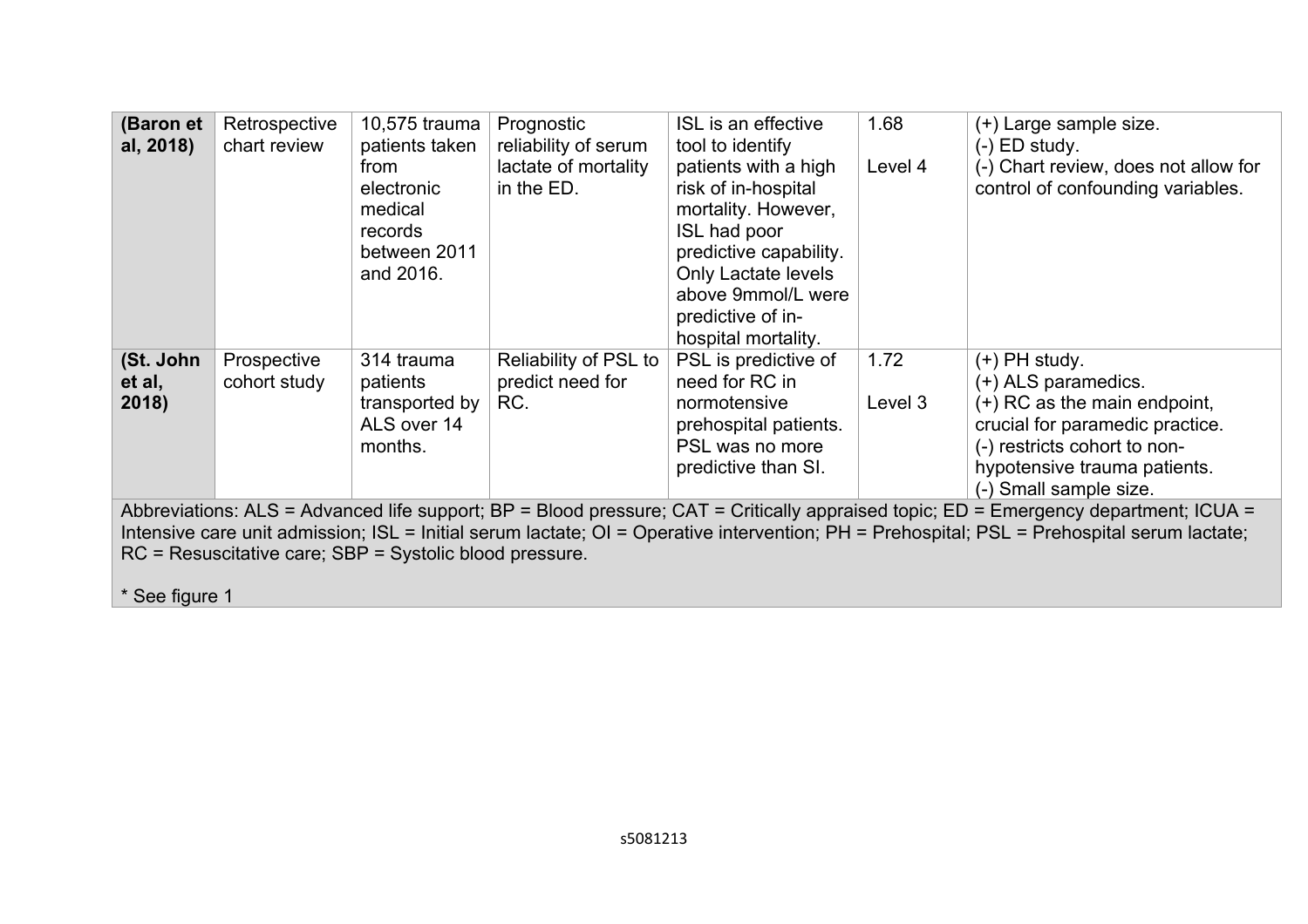#### **Comments:**

Most studies found, examined ISL in the ED and focused on mortality as the main outcome. In these studies, ISL was associated with mortality, ICUA, and OI however a predictive capability was unable to be established. In the studies examining prehospital cases, the PSL was found useful in distinguishing the need for RC and trauma activation level, two important components of paramedic practice. Two separate articles found PSL to be predictive of patient injury severity in trauma patients with blood pressures between 70 and 100mm Hg.

#### **Consider:**

Based on the examined literature there is not enough high-quality evidence to devise a prehospital clinical guideline regarding PSL. There is some evidence supporting the use of serum lactate in the prehospital environment. More research is required before the full capability and use of PSL is understood and can be implemented into regular practice. The information synthesised is still useful for paramedic practice.

#### **Clinical bottom line:**

More research is required to determine if paramedics can utilise PSL to predict patient injury severity. There is enough evidence to continue research into the use of PSL, particularly in the normotensive trauma patient cohort. The exact predictive capability of PSL is unknown and should be treated with caution.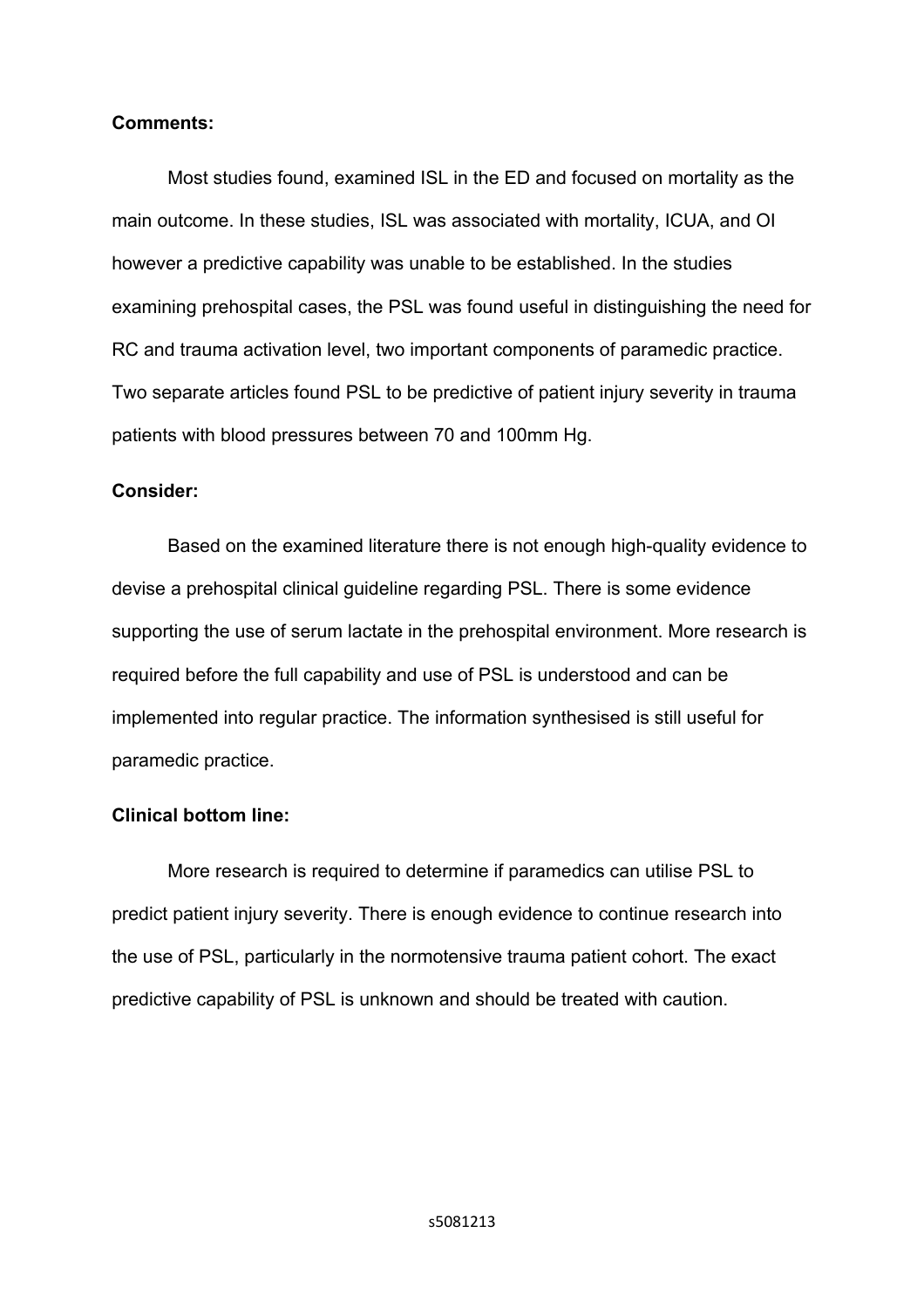## **Appendix**



Figure 1. PRISMA exclusion flowchart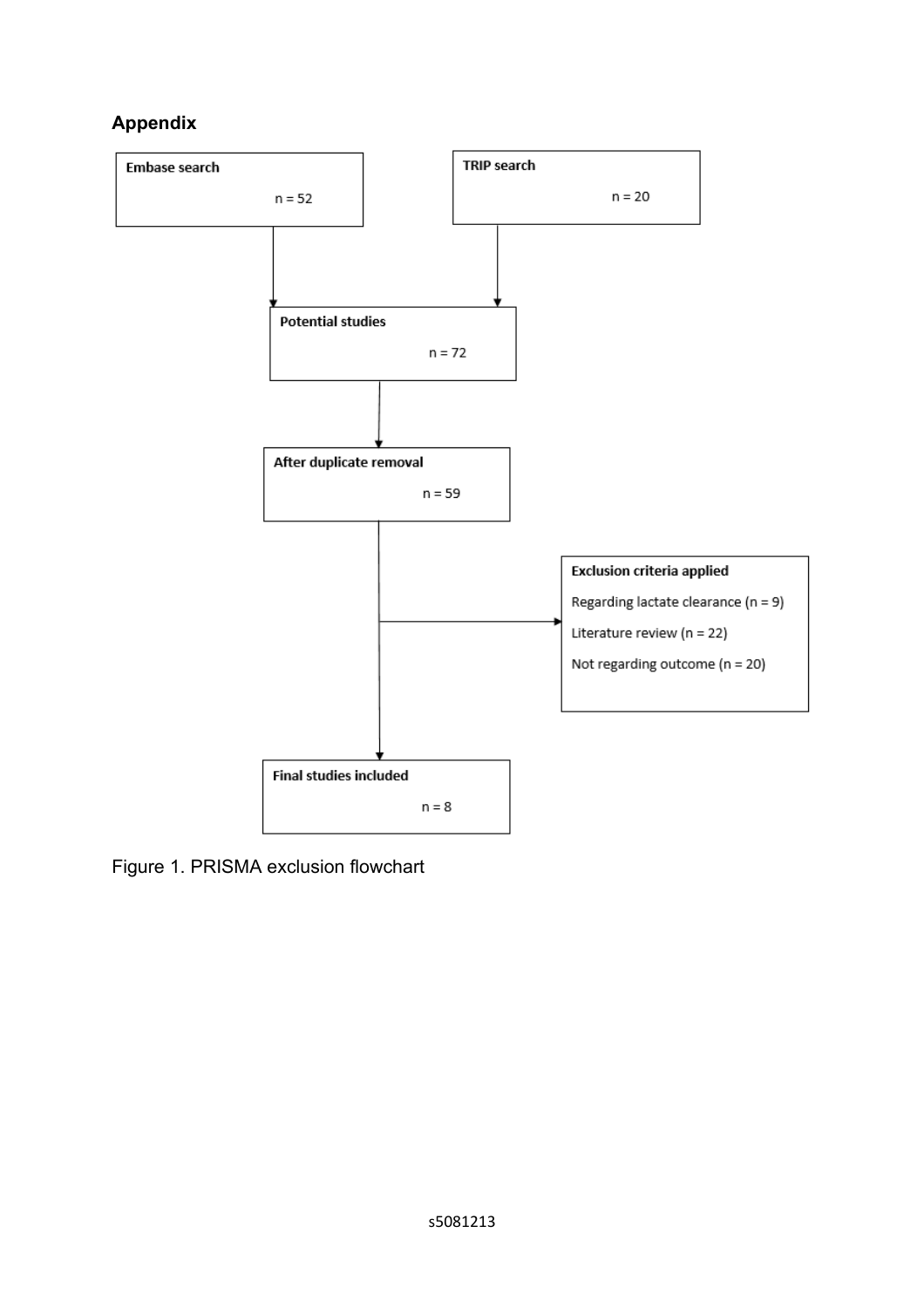#### Oxford Centre for Evidence-Based Medicine 2011 Levels of Evidence

| <b>Question</b>                                                                        | Step 1<br>$(Level 1*)$                                                                                                                                                                                                     | Step <sub>2</sub><br>$(Level 2*)$                                                                     | Step 3<br>$(Level 3*)$                                                                                                                                                                                                                                             | Step 4<br>(Level 4*)                                                                     | Step 5 (Level 5)              |
|----------------------------------------------------------------------------------------|----------------------------------------------------------------------------------------------------------------------------------------------------------------------------------------------------------------------------|-------------------------------------------------------------------------------------------------------|--------------------------------------------------------------------------------------------------------------------------------------------------------------------------------------------------------------------------------------------------------------------|------------------------------------------------------------------------------------------|-------------------------------|
| How common is the<br>problem?                                                          | Local and current random sample<br>surveys (or censuses)                                                                                                                                                                   | Systematic review of surveys<br>that allow matching to local<br>circumstances**                       | Local non-random sample**                                                                                                                                                                                                                                          | Case-series**                                                                            | ln/a                          |
| Is this diagnostic or Systematic review<br>monitoring test<br>accurate?<br>(Diagnosis) | of cross sectional studies with<br>consistently applied reference<br>standard and blinding                                                                                                                                 | Individual cross sectional<br>studies with consistently<br>applied reference standard and<br>blindina | Non-consecutive studies, or studies without<br>consistently applied reference standards**                                                                                                                                                                          | Case-control studies, or<br>'poor or non-independent reasoning<br>reference standard**   | Mechanism-based               |
| What will happen if<br>we do not add a<br>therapy?<br>(Prognosis)                      | Systematic review<br>of inception cohort studies                                                                                                                                                                           | Inception cohort studies                                                                              | Cohort study or control arm of randomized trial*                                                                                                                                                                                                                   | Case-series or case-<br>control studies, or poor<br>quality prognostic cohort<br>study** | ln/a                          |
| Does this<br>intervention help?<br>(Treatment Benefits)                                | Systematic review<br>of randomized trials or n-of-1 trials                                                                                                                                                                 | <b>Randomized trial</b><br>or observational study with<br>dramatic effect                             | Non-randomized controlled cohort/follow-up<br>studv**                                                                                                                                                                                                              | Case-series, case-control<br>studies, or historically<br>controlled studies**            | Mechanism-based<br>Ireasoning |
| What are the<br><b>COMMON harms?</b><br>(Treatment Harms)                              | Systematic review of randomized<br>trials, systematic review<br>of nested case-control studies, n-<br>of-1 trial with the patient you are<br>raising the question about, or<br>observational study with dramatic<br>effect | Individual randomized trial<br>study with dramatic effect                                             | Non-randomized controlled cohort/follow-up<br>or (exceptionally) observational study (post-marketing surveillance) provided<br>there are sufficient numbers to rule out a<br>common harm. (For long-term harms the<br>duration of follow-up must be sufficient.)** | Case-series, case-control,<br>lor historically controlled<br>studies**                   | Mechanism-based<br>reasoning  |
| What are the RARE<br>harms?<br>(Treatment Harms)                                       | Systematic review of randomized<br>trials or n-of-1 trial                                                                                                                                                                  | <b>Randomized trial</b><br>or (exceptionally) observational<br>study with dramatic effect             |                                                                                                                                                                                                                                                                    |                                                                                          |                               |
| Is this (early<br>detection) test<br>worthwhile?<br>(Screening)                        | Systematic review of randomized<br><b>trials</b>                                                                                                                                                                           | Randomized trial                                                                                      | Non-randomized controlled cohort/follow-up<br>studv**                                                                                                                                                                                                              | Case-series, case-control,<br>lor historically controlled<br>studies**                   | Mechanism-based<br>reasoning  |

\* Level may be graded down on the basis of study quality, imprecision, indirectness (study PICO does not match questions PICO), because of inconsistency between studies, or because the absolute effect size is very small; Level may be graded up if there is a large or very large effect size.

\*\* As always, a systematic review is generally better than an individual study.

Figure 2. Oxford centre for evidence-based medicine levels of evidence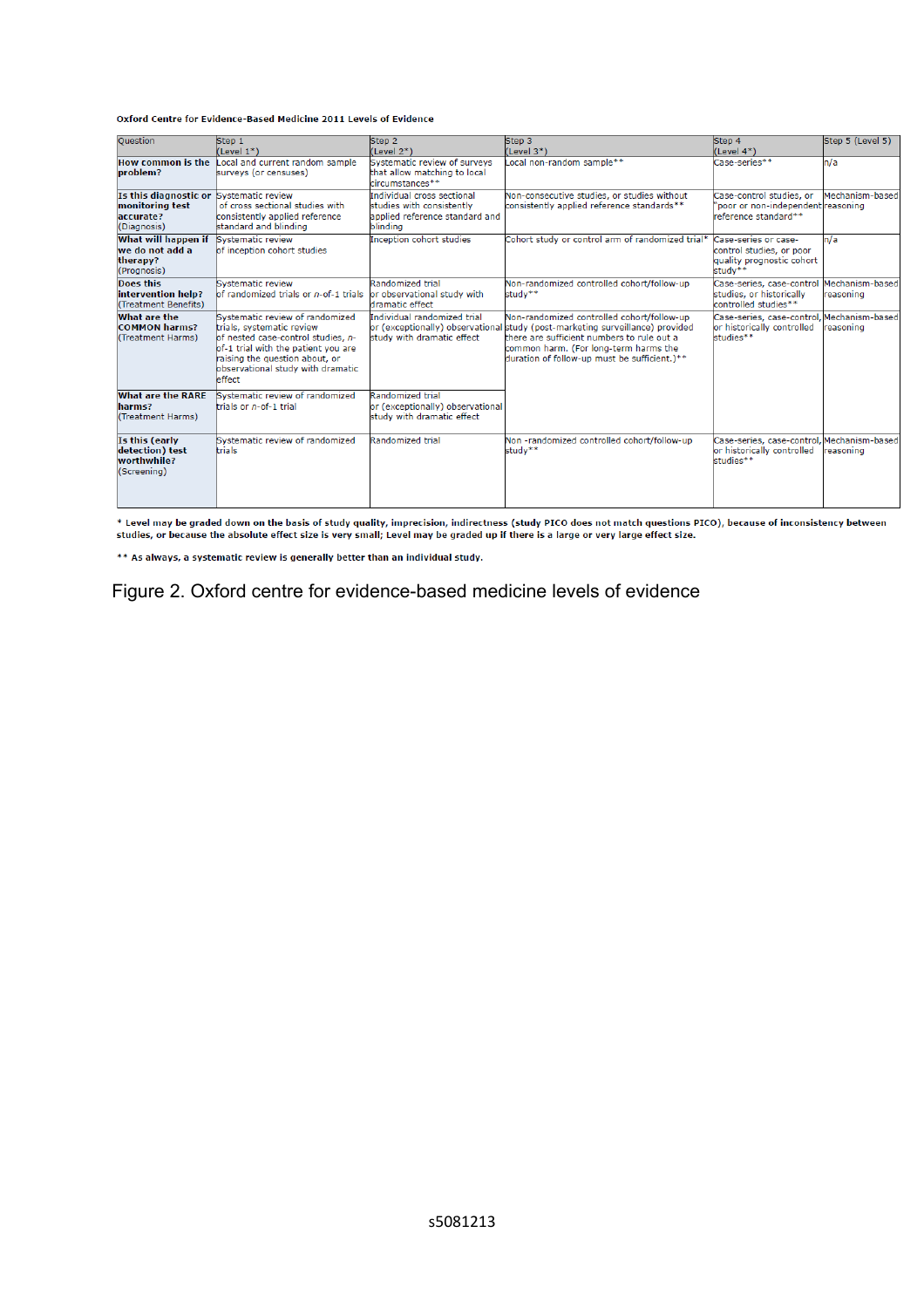#### References

- Baron, B., Nguyen, A., Stefanov, D., Shetty, A. & Zehtabchi, S. (2018). Clinical value of triage lactate in risk stratifying trauma patients using interval likelihood ratios. *The American journal of emergency medicine*, 36(5), pp.784-788.
- Brown, J., Lerner, E., Sperry, J., Billiar, T., Peitzman, A. & Guyette, F. (2016). Prehospital lactate improves accuracy of prehospital criteria for designating trauma activation level. *Journal of trauma and acute care surgery* , 81(3), pp.445-452.
- Guyette, F., Meier, E., Newgard, C., McKnight, B., Daya, M., Bulger, E., Powell, J., Brasel, K., Kerby, J., Egan, D., Sise, M., Coimbra, R., Fabian, T. & Hoyt, D. (2015). A comparison of prehospital lactate and systolic blood pressure for predicting the need for resuscitative care in trauma transported by ground. *Journal of trauma and acute care surgery*, 78(3), pp.600-606.
- Javali, R., Ravindra, P., Patil, A., Srinivasarangan, M., Mundada, H., Adarsh, S. & Nisarg, S. (2017). A clinical study on the initial assessment of arterial lactate and base deficit as predictors of outcome in trauma patients. . *Indian journal of critical care medicine* , 21(11), pp.719-725.
- Okello, M., Makobore, P., Wangoda, R., Upoki, A. & Galukande, M. (2014). Serum lactate as a predictor of early outcomes among trauma patients in Uganda. *International journal of emergency medicine*, 7(1).
- Parsikia, A., Bones, K., Kaplan, M., Strain, J., Leung, P., Ortiz, J. & Joshi, A. (2014). The Predictive Value of Initial Serum Lactate in Trauma Patients. *Shock*, 42(3), pp.199-204.